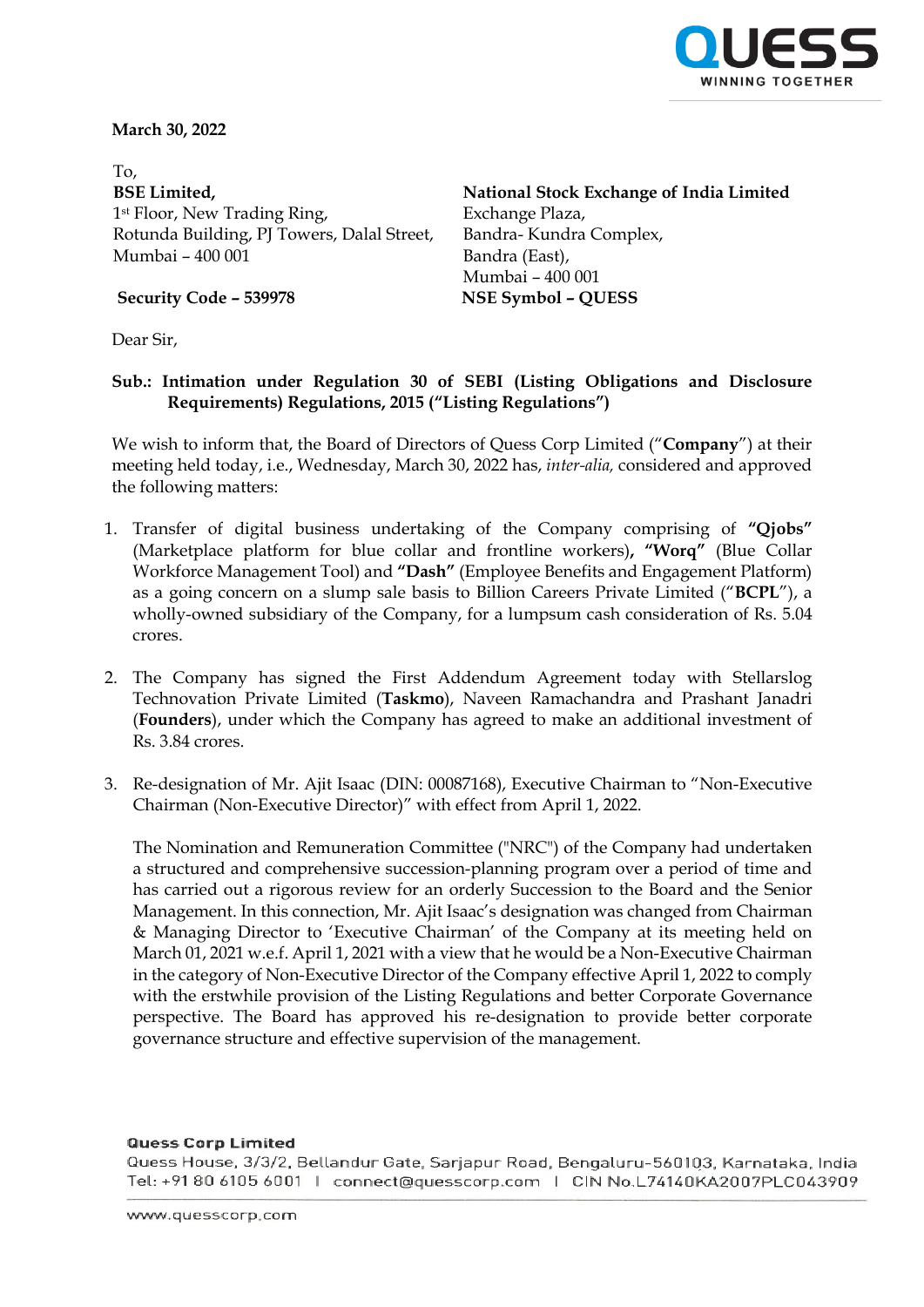

The information as per Regulation 30 of Listing Regulations read with SEBI Circular No. CIR/CFD/CMD/4/2015, dated September 09, 2015 is annexed as '**Annexure 1, Annexure 2 -3 and Annexure 4'** respectively**.** 

We request you to take the above information on record.

Yours sincerely, For **Quess Corp Limited**

LAL<br>Kundan<br>Kumar Digitally signed by LAL Kundan Kumar Date: 2022.03.30 16:05:44 +05'30'

**Kundan K Lal Company Secretary & Compliance Officer**

#### **Quess Corp Limited**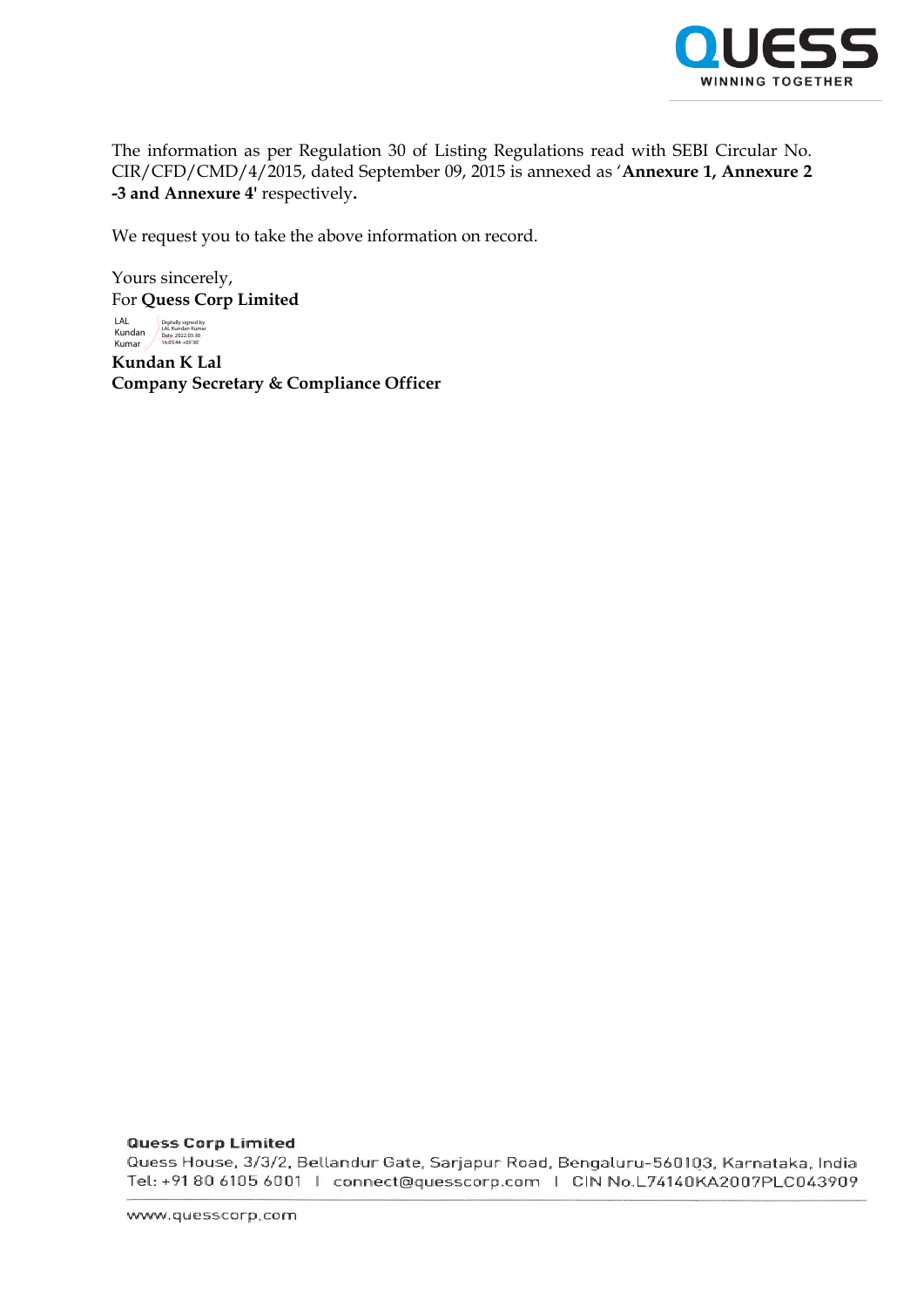

| Annexure-1                                                                          |
|-------------------------------------------------------------------------------------|
| Information as per Regulation 30 of Listing Regulations read with SEBI Circular No. |
| CIR/CFD/CMD/4/2015, dated September 09, 2015                                        |

| S. No. | Particulars                                                                                                                                                                                                                                                                                                                                                                                                                                                        | <b>Details</b>                                                                                                                                                                                                                                                                                                                                                                                                         |
|--------|--------------------------------------------------------------------------------------------------------------------------------------------------------------------------------------------------------------------------------------------------------------------------------------------------------------------------------------------------------------------------------------------------------------------------------------------------------------------|------------------------------------------------------------------------------------------------------------------------------------------------------------------------------------------------------------------------------------------------------------------------------------------------------------------------------------------------------------------------------------------------------------------------|
| 1.     | The amount and percentage of the turnover<br>revenue or income<br>and net worth<br><b>or</b><br>contributed by such unit or division of the<br>listed entity during the last financial year                                                                                                                                                                                                                                                                        | The digital business comprising of Qjobs,<br>Worq and Dash, the blue collar platform of<br>the Company (part of the Emerging<br>Business vertical).<br>Qjobs is a marketplace platform for<br>$\bullet$<br>blue collar and frontline workforce.<br>Worq is a workforce management<br>٠<br>tool<br>Dash is an employee benefits and<br>engagement platform<br>As on March 31, 2021, the turnover was Rs.<br>18.83 Lakhs |
| 2.     | Date on which the agreement for sale has been<br>entered                                                                                                                                                                                                                                                                                                                                                                                                           | The BTA shall be executed by March 31,<br>2022.                                                                                                                                                                                                                                                                                                                                                                        |
| 3.     | The expected date of completion of sale                                                                                                                                                                                                                                                                                                                                                                                                                            | 31 March 2022                                                                                                                                                                                                                                                                                                                                                                                                          |
| 4.     | Consideration received from such sale                                                                                                                                                                                                                                                                                                                                                                                                                              | Rs. 5.04 crores to be paid as per the BTA                                                                                                                                                                                                                                                                                                                                                                              |
| 5.     | Brief details of buyers and whether any of the<br>buyers belong to the promoter/ promoter<br>group/ group companies. If yes, details<br>thereof                                                                                                                                                                                                                                                                                                                    | The buyer is Billion Careers Private Limited,<br>which is engaged in providing blue collar<br>workforce solutions.<br>The Buyer is a wholly-owned subsidiary of<br>the Company.<br>Yes, the transaction shall be a related party                                                                                                                                                                                       |
| 6.     | Whether the transaction would fall within<br>related party transactions? If yes, whether the<br>same is done at "arm's length"                                                                                                                                                                                                                                                                                                                                     | transaction.<br>The transaction shall be undertaken at arm's<br>length.                                                                                                                                                                                                                                                                                                                                                |
| 7.     | Additionally, in case of a slump<br>sale,<br>indicative<br>disclosures<br>provided<br>for<br>amalgamation/ merger, shall be disclosed by<br>the listed entity with respect to such slump<br>sale.<br>(For the purpose of this sub-clause, "slump sale"<br>shall mean the transfer of one or more<br>undertakings, as a result of the sale for a lump sum<br>consideration, without values being assigned to the<br>individual assets and liabilities in such sale) | The transfer is being undertaken through<br>the BTA. Since, there is no underlying<br>amalgamation or merger in the transaction,<br>this disclosure under S. No. 7 is not<br>applicable.                                                                                                                                                                                                                               |
| 8.     | Name of the entity(ies) forming part of the<br>slump sale, details in brief such as size,<br>turnover etc.                                                                                                                                                                                                                                                                                                                                                         | Please see the responses provided under S.<br>No. 1 and 5 above.                                                                                                                                                                                                                                                                                                                                                       |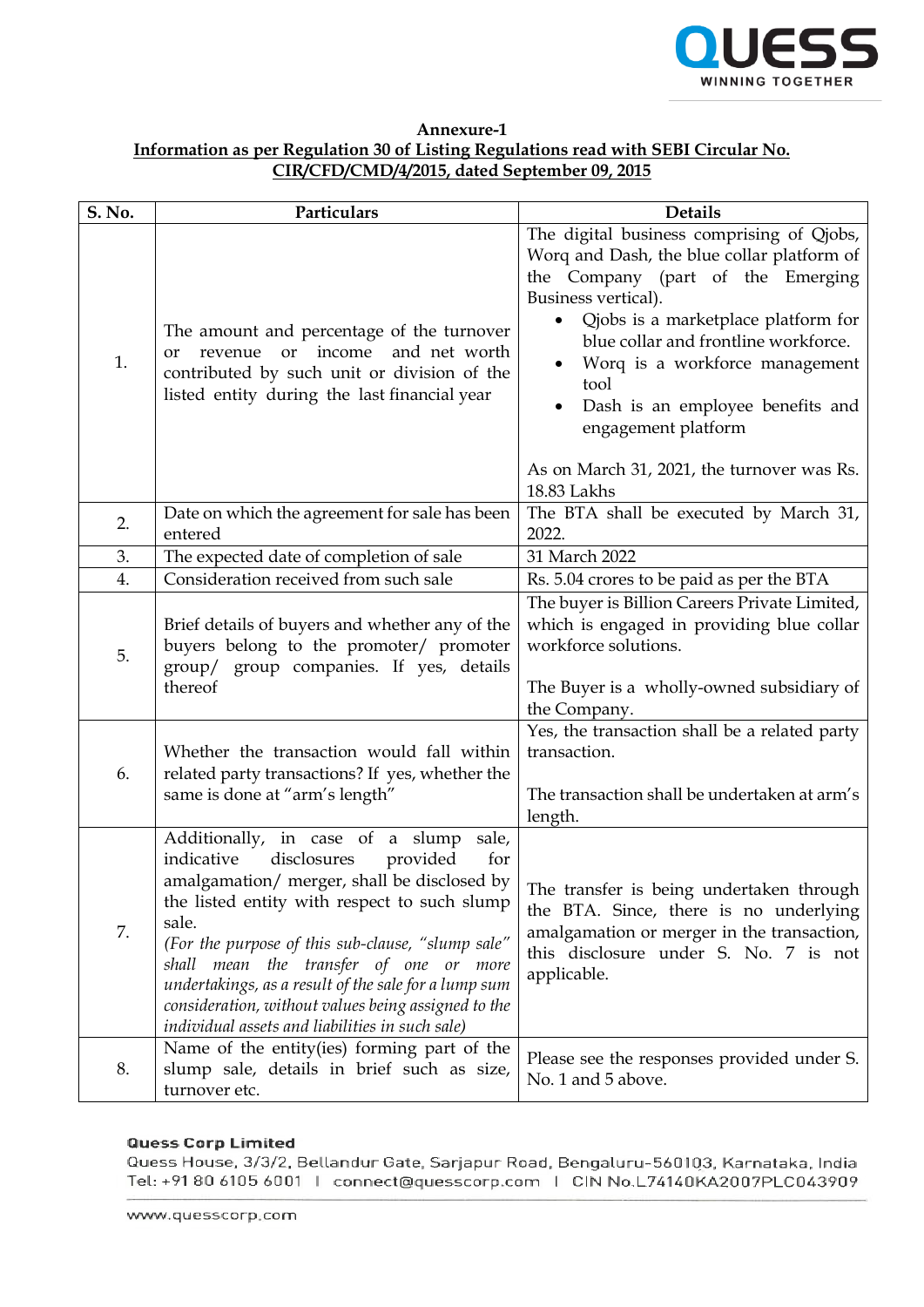

| 9.  | Area of business of the entity (ies)                                             | Please see the responses provided under S.<br>No. 1 and 5 above. |
|-----|----------------------------------------------------------------------------------|------------------------------------------------------------------|
|     |                                                                                  |                                                                  |
|     | Rationale of slump sale                                                          | The rationale behind the slump sale of                           |
|     |                                                                                  | "Qjobs", "Worq" and "Dash" to give it a                          |
|     |                                                                                  | distinct identity, create stakeholder value                      |
| 10. |                                                                                  | and also strengthen our presence in the Blue                     |
|     |                                                                                  | Collar Workforce Segment. The combined                           |
|     |                                                                                  | entity will be the blue collar platform for                      |
|     |                                                                                  | Quess.                                                           |
| 11. | In case of consideration – amount or otherwise                                   | Please see the response provided under S.                        |
|     | share exchange ratio                                                             | No. 4 above.                                                     |
| 12. | Brief details of change in shareholding pattern<br>(if any) of the listed entity | There will not be any change in the                              |
|     |                                                                                  | shareholding pattern of the Company                              |
|     |                                                                                  | pursuant to the slump sale.                                      |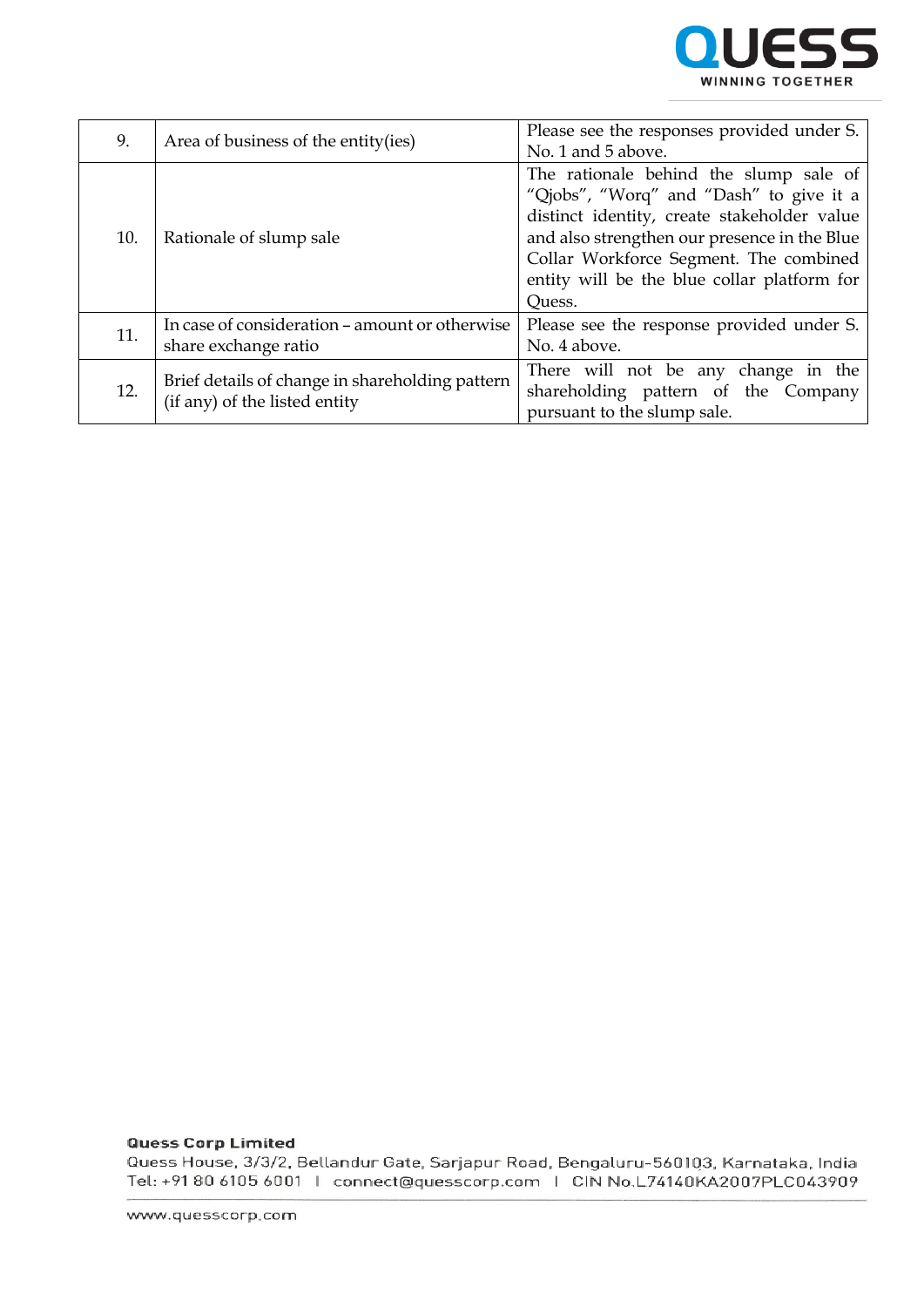

**Annexure-2**

# **Information as per Regulation 30 of Listing Regulations read with SEBI Circular No. CIR/CFD/CMD/4/2015, dated September 09, 2015**

| S. No. | Particulars                                                                                                                                                                                                                                                                    | <b>Details</b>                                                                                                                                                                          |
|--------|--------------------------------------------------------------------------------------------------------------------------------------------------------------------------------------------------------------------------------------------------------------------------------|-----------------------------------------------------------------------------------------------------------------------------------------------------------------------------------------|
| 1.     | Name of the target entity, details in<br>brief such as size, turnover etc.                                                                                                                                                                                                     | Technovation<br>• Stellarslog<br>Private<br>Limited (Taskmo).                                                                                                                           |
|        |                                                                                                                                                                                                                                                                                | • Taskmo owns and operates a digital<br>platform - Taskmo, which is an<br>online marketplace for gig workers.                                                                           |
|        |                                                                                                                                                                                                                                                                                | • The total turnover stood at Rs. 1.25<br>crores for FY 2020-21 and Rs. 6.24<br>crores for 9MFY22                                                                                       |
|        |                                                                                                                                                                                                                                                                                | • It had 45,000+ registered users as on<br>February, 2022                                                                                                                               |
| 2.     | Whether the acquisition would fall<br>within related party transaction(s) and<br>whether the promoter/ promoter<br>group/ group companies have any<br>interest in the entity being acquired? If<br>yes, nature of interest and details<br>thereof and whether the same is done | • Yes, the investment shall be a related<br>party transaction and prior to the<br>investment, the Company holds 49%<br>in Taskmo.<br>The transaction shall be done at arm's<br>length.  |
| 3.     | at "arms' length"<br>Industry to which the entity being<br>acquired belongs                                                                                                                                                                                                    | Provision of on-demand gig workers for<br>task based assignments.                                                                                                                       |
| 4.     | Objects and effects of acquisition<br>(including<br>limited<br>but<br>not<br>to,<br>disclosure of reasons for acquisition of<br>target entity, if its business is outside<br>the main line of business of the listed<br>entity)                                                | This investment will strengthen the<br>Company's presence in the digital gig<br>economy and enable it to serve the<br>demand for flexible gig workers from<br>existing and new clients. |
| 5.     | Brief details of any governmental or<br>regulatory approvals required for the<br>acquisition                                                                                                                                                                                   | No<br>regulatory<br>governmental<br>or<br>approvals required.                                                                                                                           |
| 6.     | Indicative time period for completion<br>of the acquisition                                                                                                                                                                                                                    | Within 30 days                                                                                                                                                                          |

#### **Quess Corp Limited**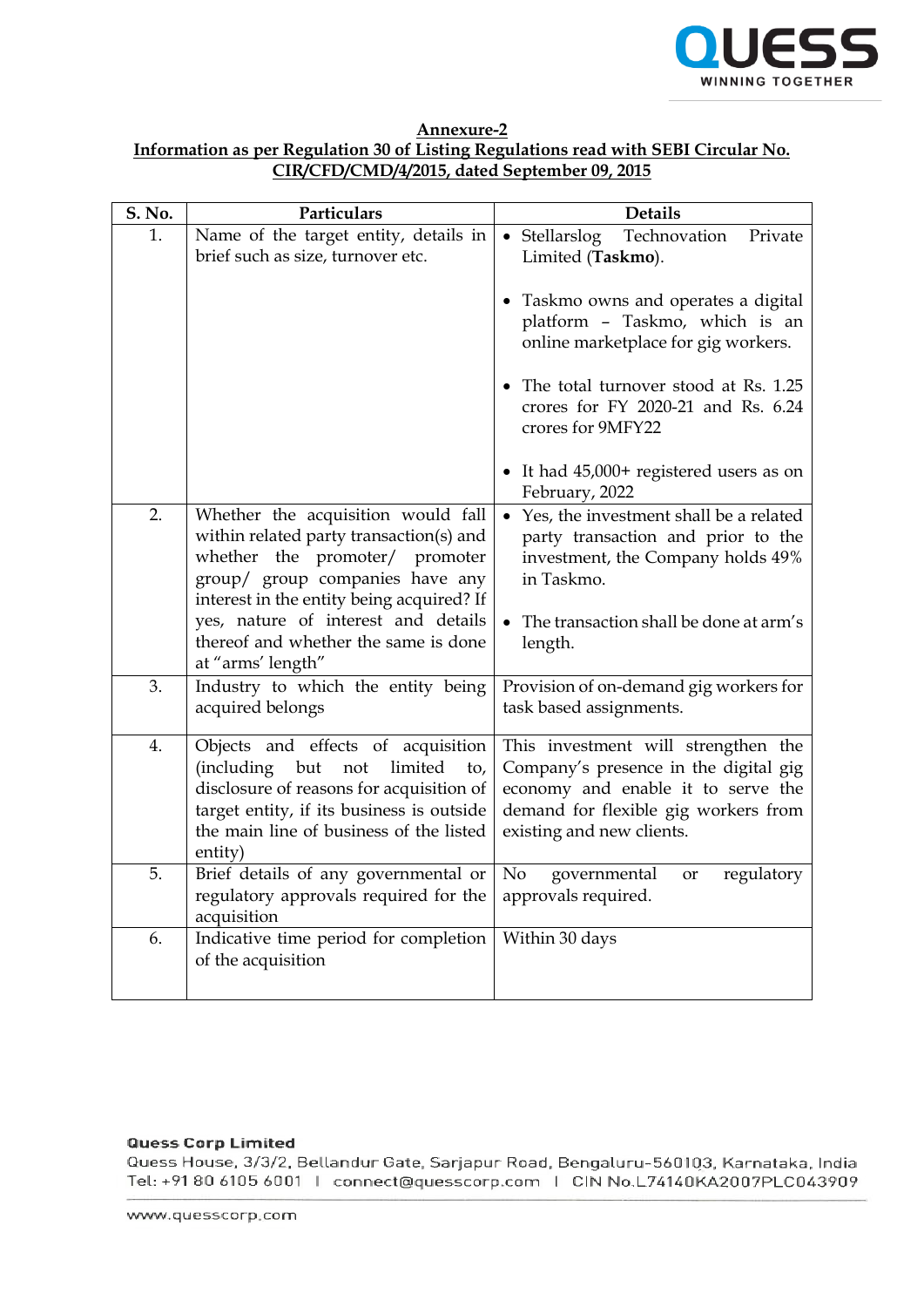

| 7.  | Nature of consideration - whether cash<br>consideration or share swap and<br>details of the same                                                                                                                                                                                  | • Cash Consideration.<br>The total additional investment for<br>the subscription of equity shares is<br>Rs. 3,83,60,466.                                                                                                                                                                                                |
|-----|-----------------------------------------------------------------------------------------------------------------------------------------------------------------------------------------------------------------------------------------------------------------------------------|-------------------------------------------------------------------------------------------------------------------------------------------------------------------------------------------------------------------------------------------------------------------------------------------------------------------------|
| 8.  | Cost of acquisition or the price at<br>which the shares are acquired                                                                                                                                                                                                              | Each equity share shall be issued at<br>$\bullet$<br>an issue price of Rs. 918, aggregating<br>to Rs. 3,83,60,466.                                                                                                                                                                                                      |
| 9.  | Percentage of shareholding/control<br>acquired and/or number of shares<br>acquired                                                                                                                                                                                                | After subscription of 41,787 equity<br>shares, the Company shall hold 49% on<br>a fully diluted basis (after taking into<br>account the equity shares allocated to<br>the ESOP Pool) and 53.91% (without<br>taking into account the equity shares<br>allocated to the ESOP Pool).                                       |
| 10. | Brief background about the entity<br>acquired in terms of products/line of<br>acquired,<br>business<br>date<br>of<br>incorporation, history of last 3 years<br>turnover, country in which the<br>acquired entity has presence and any<br>other significant information (in brief) | Taskmo is a leading platform that<br>enables enterprises to outsource tasks to<br>a distributed network of gig workers in<br>India. It uses a proprietary algorithm for<br>screening, training, deploying,<br>and<br>managing gig workers.<br>It<br>had<br>cumulative revenues of Rs. 4.29 crores<br>from FY19 to FY21. |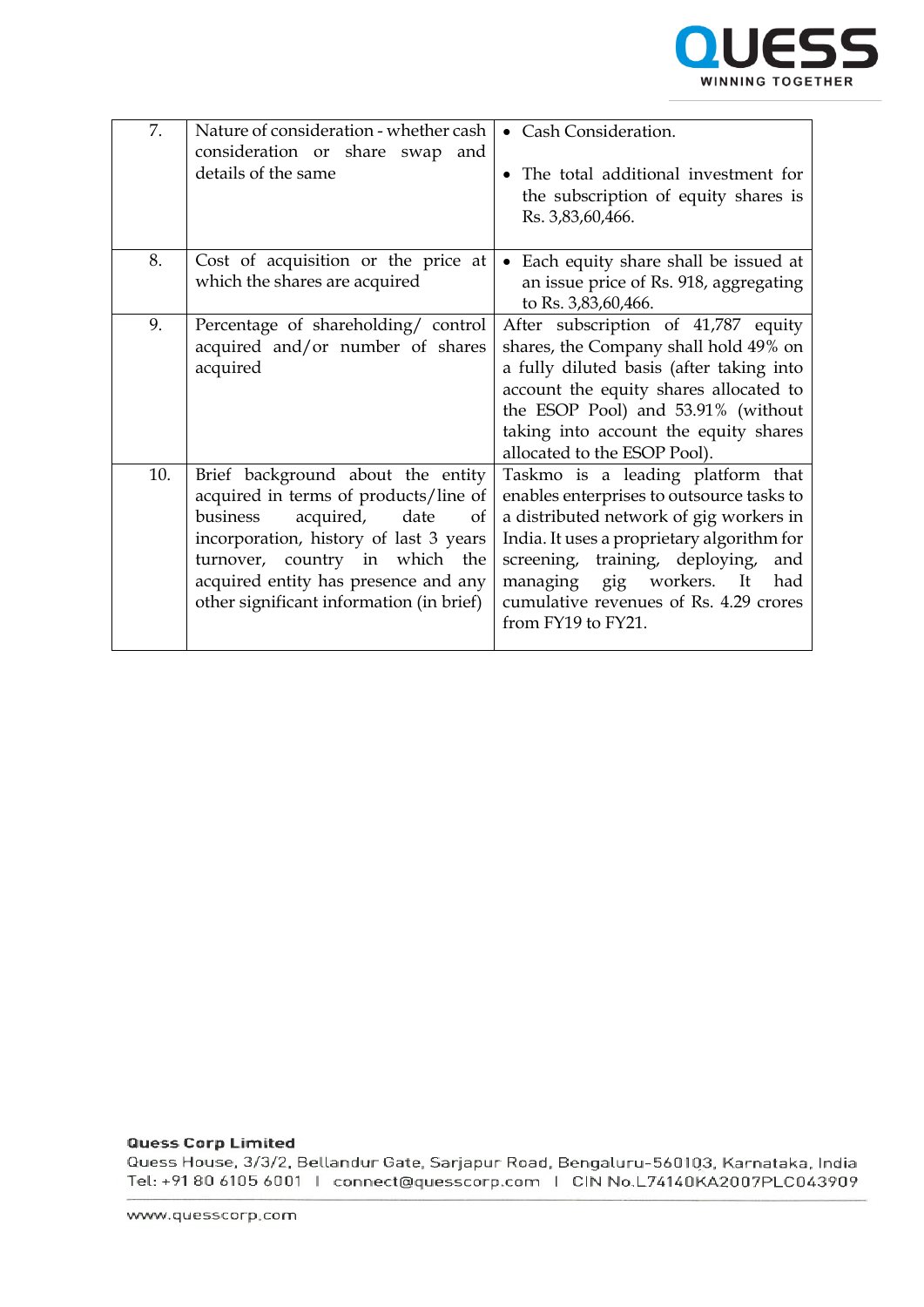

**Annexure-3 Information as per Regulation 30 of Listing Regulations read with SEBI Circular No. CIR/CFD/CMD/4/2015, dated 9 September 2015**

| S. No. | Particulars                                                                                                                                                                                                                          | <b>Details</b>                                                                                                                                                                                                                                                        |
|--------|--------------------------------------------------------------------------------------------------------------------------------------------------------------------------------------------------------------------------------------|-----------------------------------------------------------------------------------------------------------------------------------------------------------------------------------------------------------------------------------------------------------------------|
| 1.     | Name(s) of parties with whom the<br>agreement is entered.                                                                                                                                                                            | Agreement executed<br>Addendum<br>First<br>amongst the Company, Taskmo and the<br>Founders.                                                                                                                                                                           |
| 2.     | Purpose of entering into the<br>agreement.                                                                                                                                                                                           | First Addendum Agreement to Share<br>Subscription Agreement entered into to<br>record the terms of investment through the<br>subscription of equity shares by the<br>Company in Taskmo.                                                                               |
| 3.     | Shareholding, if any, in the entity<br>with whom the agreement is<br>executed.                                                                                                                                                       | After subscription of equity shares the<br>Company shall hold 49% on a fully diluted<br>basis (after taking into account the equity<br>shares allocated to the ESOP Pool) and<br>53.91% (without taking into account the<br>equity shares allocated to the ESOP Pool) |
| 4.     | Significant terms of the agreement<br>(in brief) special rights like right to<br>appoint directors, first right to<br>share subscription in case of<br>issuance of shares, right to restrict<br>any change in capital structure etc. | The First Addendum Agreement sets out the<br>terms on which the Company shall invest in<br>Taskmo such as the pre-money valuation,<br>the number of equity shares and the<br>consideration payable.                                                                   |
| 5.     | Whether, the said parties are<br>related to promoter/ promoter<br>group/ group companies in any<br>manner. If<br>yes,<br>nature<br>of<br>relationship.                                                                               | Prior to the present investment, Taskmo is an<br>associate company of the Company.                                                                                                                                                                                    |
| 6.     | Whether the transaction would<br>fall<br>within<br>related<br>party<br>transactions? If yes, whether the<br>same is done at "arm's length".                                                                                          | Yes, the investment shall be a related party<br>transaction and prior to the investment the<br>Company holds 49% in Taskmo.<br>The transaction shall be done at arm's length.                                                                                         |
| 7.     | In case of issuance of shares to the<br>parties, details of issue price, class<br>of shares issued.                                                                                                                                  | Under the First Addendum Agreement, the<br>Company shall invest Rs. 3,83,60,466 in<br>Taskmo by subscribing to equity shares at an<br>issue price of Rs. 918.                                                                                                         |
| 8.     | Any other disclosures related to<br>such agreements, viz., details of<br>nominee on the board of directors<br>of the listed entity, potential<br>conflict of interest arising out of<br>such agreements, etc.                        | Not Applicable.                                                                                                                                                                                                                                                       |

## **Quess Corp Limited**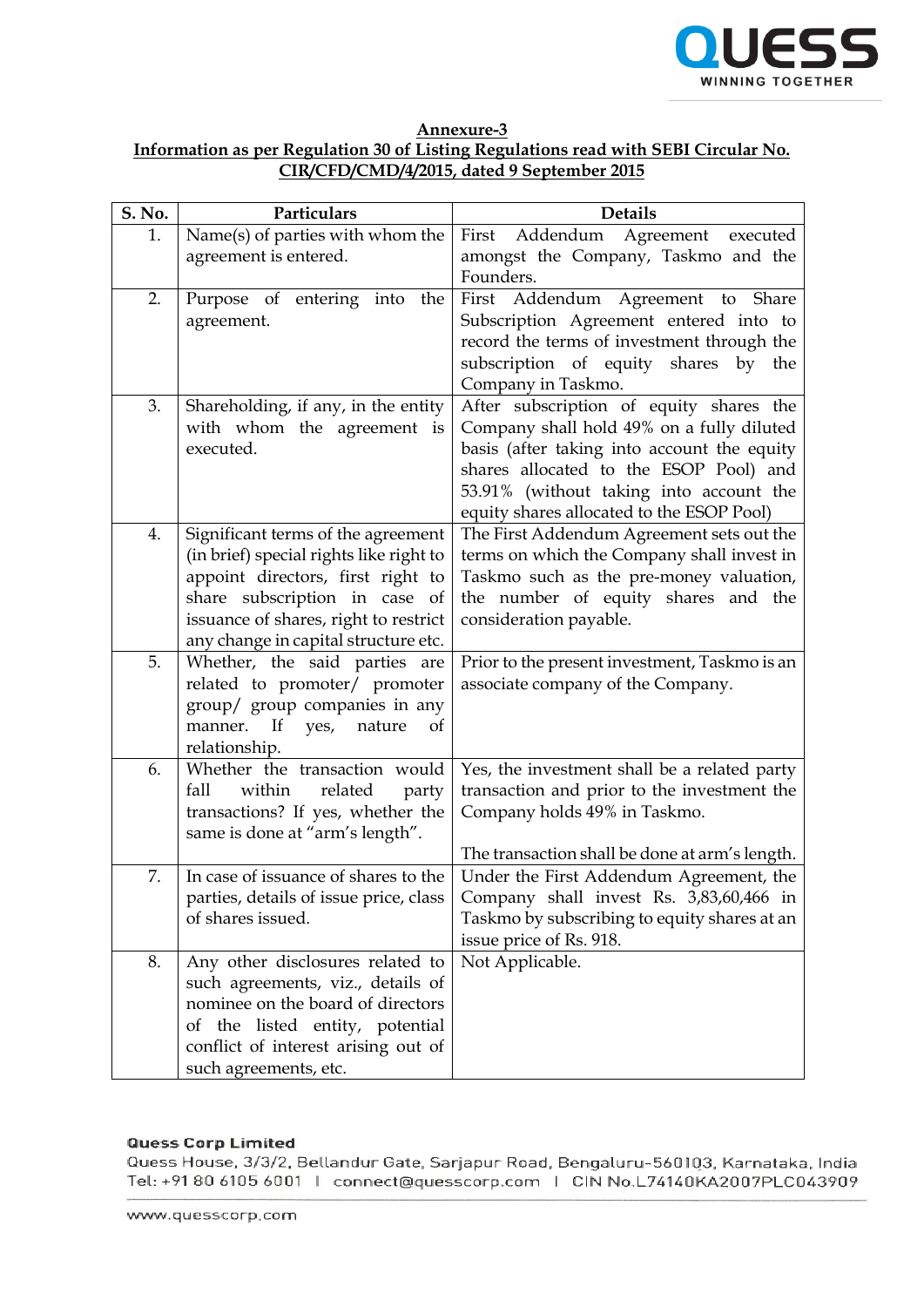

| 9. | In case of termination or Not Applicable. |  |
|----|-------------------------------------------|--|
|    | amendment of agreement, listed            |  |
|    | entity shall disclose additional          |  |
|    | details to the stock exchange(s):         |  |
|    | name of parties to the agreement;         |  |
|    | nature of the agreement; date of          |  |
|    | execution of the agreement;               |  |
|    | details of amendment and impact           |  |
|    | thereof or reasons of termination         |  |
|    | and impact thereof.                       |  |